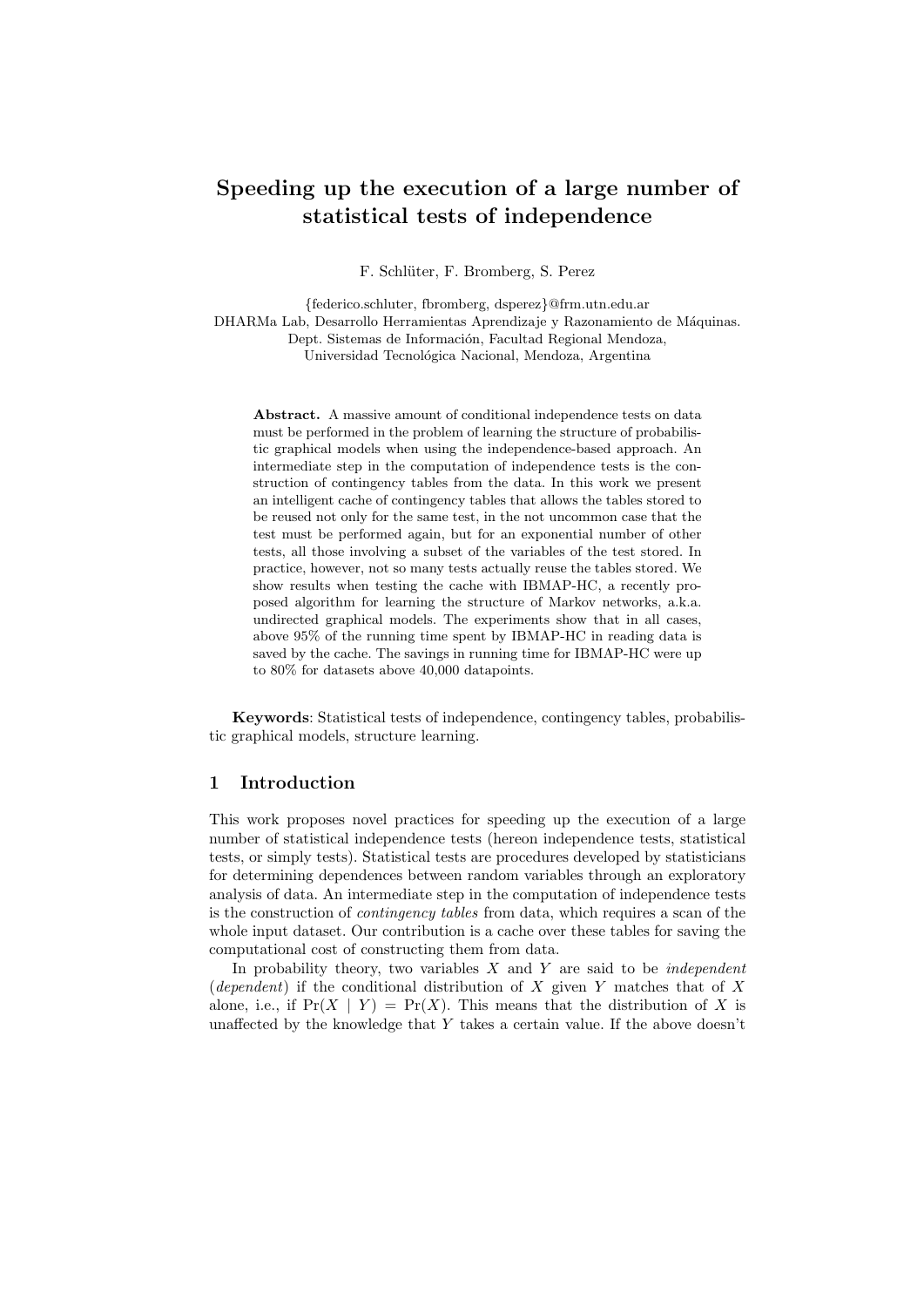hold, the two variables are said to be dependent. Two variables *X* and *Y* are said to be *conditionally independent* given a set of variables **Z** (or alternatively we say triplet  $(X, Y | \mathbf{Z})$  is independent) if the distribution of X given Y and given **Z** matches that of *X* given **Z**, i.e., if  $Pr(X | Y, \mathbf{Z}) = Pr(X | \mathbf{Z})$ . For dependence, the distributions do not match, i.e.,  $Pr(X | Y, Z) \neq Pr(X | Z)$ . Intuitively, the independence means that any knowledge of the value taken by the variables in **Z** renders any knowledge of the value taken by *Y* completely uninformative about the value taken by *X*. There are many different statistical tests for assessing independences among random variables. The most commonly used are the Pearson's  $\chi^2$  and the  $G^2$  tests [1], the mutual information test [8], and more recently the *Bayesian test* [10, 11]. All these tests requires the computation of contingency tables for analyzing the relation between variables, and thus can benefit from the speed up introduced in this work.

Contingency tables record the frequency distribution of the variables in a matrix format, and require reading the whole dataset for computing each frequency (see more in Section 1.2). The novelty of our approach consists in a procedure that makes it possible to reuse the contingency table of some test *t* over any triplet involving variables  $\{X, Y\}$  ∪ **Z** stored in the cache, not only in the trivial case when *t* has to be performed again, but (through an efficient computation) in any other test  $t'$  whose set of variables  $\{X', Y'\} \cup \mathbf{Z}'$  is a subset of the variables in *t*, i.e.,  $\{X', Y'\} \cup \mathbf{Z}' \subseteq \{X, Y\} \cup \mathbf{Z}$ . Since the number of subsets of a set grows exponentially with the size of the set, the tables of one test in the cache has the potential of being reusable for an exponential number of other tests. In practical scenarios, however, it may be the case that not all these exponentially many tests must be performed. In our experiments (c.f. *§*3) we present results for one possible practical scenario: algorithms for learning *probabilistic graphical models* from data (more in Section 1.1). The experimental results show savings of more than 95% in the time spent constructing contingency tables, and above 80% savings overall. Although inspired by, and designed for the problem of learning graphical models, the speed up approach presented is general and can be applied in principle in any other situation requiring massive computations of statistical independence tests. The authors, unfortunately, are unaware of such other situations at the time of this writing.

The rest of the paper is organized as follows. In the next two subsections 1.1 and 1.2, we discuss some preliminaries, including: Probabilistic graphical models, as well as details on the workings of contingency tables. Section 2 explains in detail our approach, including the two main procedures for constructing tables of some test from the tables of other tests: sub-conditioning and pivoting. Then, in Section 3 we present the results of our experiments. We conclude with a summary of our work and possible directions of future works in Section 4.

## **1.1 Probabilistic graphical models**

In this section we present *Probabilistic graphical models*, the practical scenario chosen for evaluating the actual speed ups reached by using the cache of tests. Probabilistic graphical models provide a general purpose modeling scheme for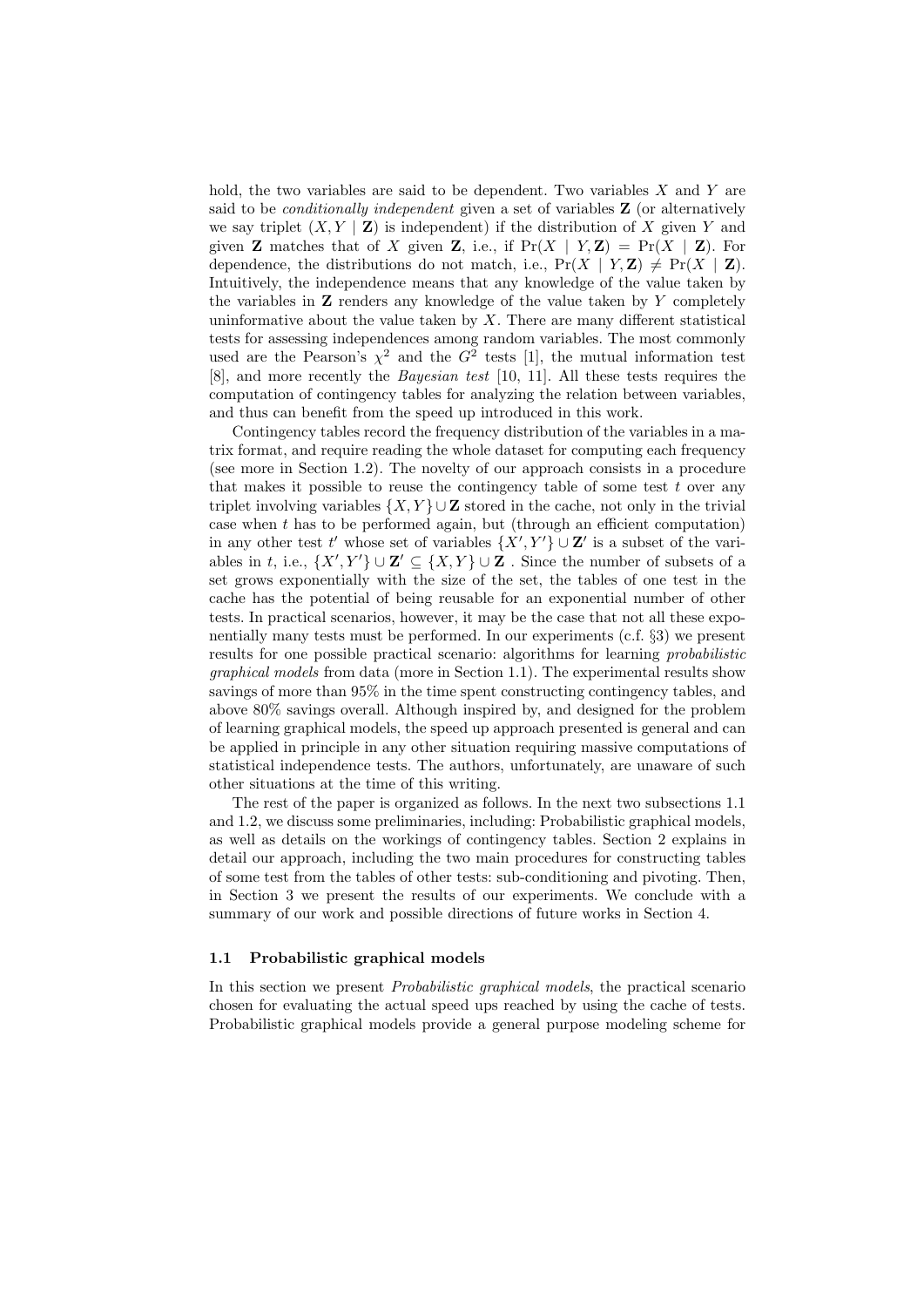exploiting conditional independences among random variables of high dimensional probability distributions. Explicit encoding of these independencies allow a compact representation of the distribution, resulting in sometimes exponential reductions in the space complexity of storing the distribution in memory, in the time complexity of inference computations performed over the distribution (i.e., the computation of conditional, marginal or joint probabilities of interest), and the sample complexity of the data required for learning the distribution. A graphical model for a domain over set **V** of random variables is presented in terms of a graph and a set of numerical parameters. The graph, also commonly known as *independence structure* (or simply *structure*), contains  $|\mathbf{V}| = n$ nodes, each representing a random variable, and the edges between the nodes encodes statistical dependencies/independencies among the variables. The numerical parameters are tables of real values that, together with the graph, result in a well-formed probabilistic model. *Markov networks* (**MN**s) are a type of graphical models that use an undirected graph for its representation of dependencies (see [12] for more details). Other type of graphical models are the well known *Bayesian networks* (**BN**s), that use a directed acyclic graph for representing the dependencies. MNs can represent certain probability distributions that BNs cannot, and vice versa. Learning graphical models thus consist in first learning its independence structure and, given the structure, learn its numerical parameters. A general strategy for learning the structure of MNs and BNs are independence-based algorithms [14, 2, 5, 11]. These algorithms discover the independence structure by taking a quite natural approach: they execute a sequence of independence tests and use the outcome of those tests, that is, independence statements about the variables of the domain, to infer the structure. An important advantage of these algorithms is that they can converge efficiently to the structure. When the outcomes of the independence tests are fully reliable, i.e., tests always decides correctly on the dependence or independence of variables, these algorithms not only converges efficiently, reaching time complexity in the order of  $O(n^2)$  tests, but it can be formally demonstrated that they converge to the correct structure.

In contrast, when tests are not reliable, the structures obtained may be incorrect. In practice, for statistical tests to be reliable they require a number of data points exponential in the number of variables involved in the test. To address this shortcoming, several novel independence-based algorithms were proposed recently that increase the quality of the output structures, at the expense of larger running times. These algorithms improve the quality of their outcomes by correcting errors in the independencies asserted by statistical independence tests. To correct the outcome of some independence test, these algorithms execute extra tests over sets of variables related to the variables in the test of interest (thus the increase in runtime). With the outcomes of these tests they correct errors in the test of interest by resolving constrains – Pearl's axioms of independence [12] – that must be satisfied between the independence/dependence asserted by the test, and independence/dependence asserted by the extra tests. If these independence assertions do not satisfy the constrain, one of them must be wrong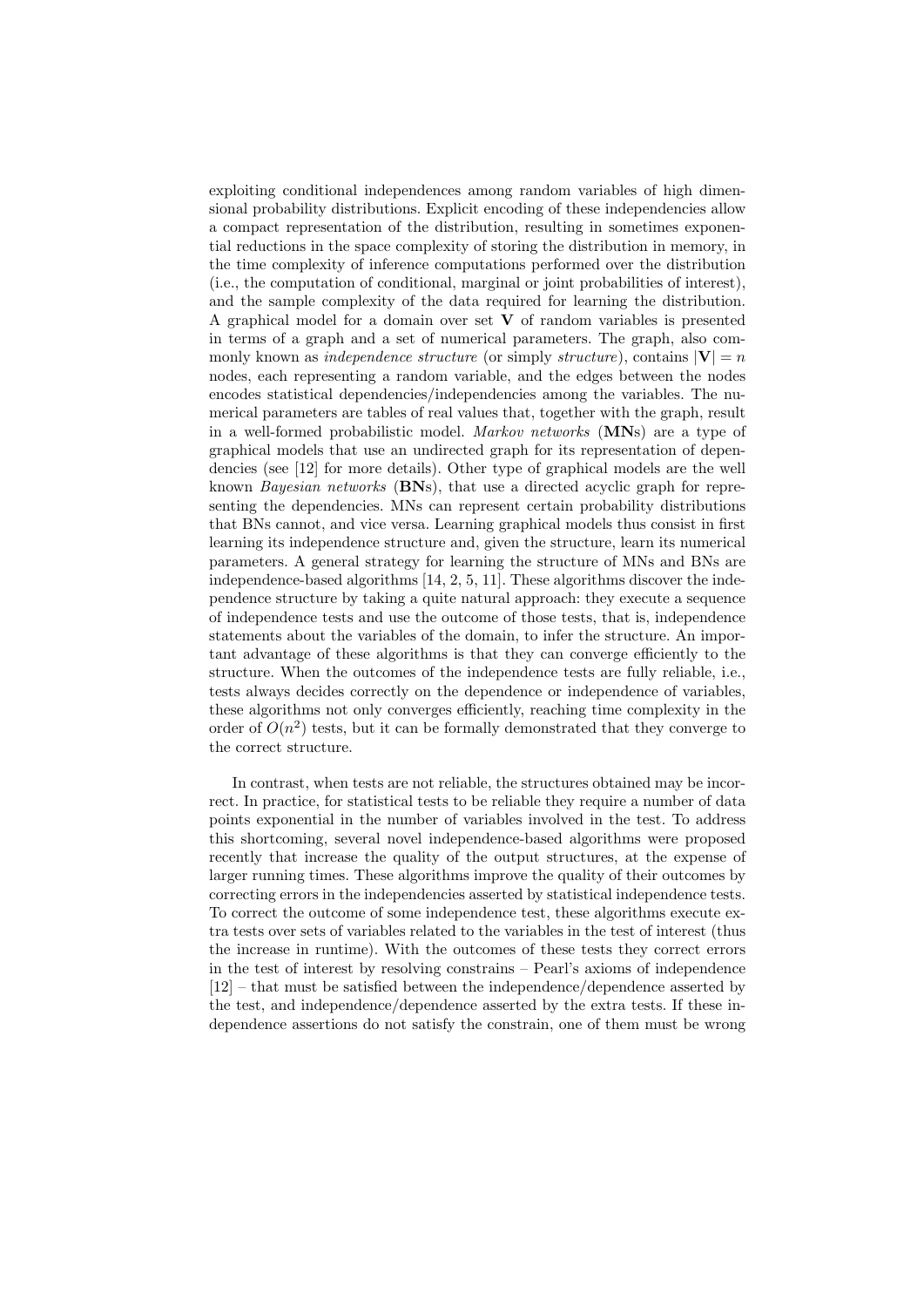(and can thus be easily corrected by flipping its independence value). Different approaches are taken to decide which of them is wrong. One such approach is presented in [4], which proposes the use of a knowledge base of independence facts that are related through Pearl's axioms. Errors in the independence assertions of statistical tests may result in inconsistencies in the knowledge base. The algorithm then proposes the use of the argumentation framework [3, 9] for inferring independencies/dependencies in this inconsistent knowledge base. Another, more recent example of an algorithm that uses such approach is presented in [6, 13, 7]. This algorithm takes a Bayesian approach, maintaining a posterior probability over possible structures by relaxing the outcome of tests to probabilistic outcomes, namely, posterior probabilities of the variables being independent or dependent given the data. Learning the structure thus reduces to finding the *maximum a posteriori*, that is, the most probable independences structure given the data. The important result is the introduction of an efficient procedure for computing the posterior probability, which is based on the posterior probabilities of independencies. This is achieved through Margaritis' test of independence [10, 11], also known as the *Bayesian test*.

The above algorithms are effective in producing better quality outputs (i.e., closer to the true underlying structure), but at the expense of performing a massively larger number of tests, with important increases in running time. All these tests, however, are performed over different subsets of the same set of variables, i.e., the variables in the domain. Many of these tests have a chance of being subsets of each other, thus reusable from the cache. Experimental results presenting the savings obtained are reported in detail in the experimental section (c.f. *§*3). Before that, let us first describe in detail contingency tables, and how is that they can be reused for tests involving subsets of variables.

#### **1.2 Contingency Tables**

We discuss now in detail how the tables of some test are constructed from an input dataset, and then, in the next section, how contingency tables stored in the cache can be reused to compute efficiently the tables of other tests.

In this work we assume a domain **V** of discrete random variables, denoted with capital letters, e.g.  $V = \{U, V, W, X, Y, Z\}$ . A *dataset D* is a sample of complete configurations of **V** given in tabular form, with one column per random variable, and each of the *N* rows containing the outcome of a random experiment. Each cell at the *i*-th column contains the value sampled in the experiment for the *i*-th random variable. An example dataset with  $N = 7$  rows, for  $n = 4$  binary random variables  $\{X, Y, U, V\}$  is shown in Fig. 1 (a).

A contingency table of variables  $(X, Y)$  for some dataset  $D$  is a double-entry table used for analyzing the unconditional independence between *X* and *Y* in the probability distribution of which *D* is a sample. Its number of rows and columns is |X| and |Y|, respectively, where  $|X| = |dom(X)|, |Y| = |dom(Y)|$  and  $dom(X)$ , *dom*(*Y*) are the domains of *X* and *Y*. A cell  $(x, y)$ ,  $x \in dom(X)$ ,  $y \in dom(Y)$ , represents the number of datapoints in *D* in which  $X = x$  and  $Y = y$ . Figure 1(b) exemplifies the table for  $X$  and  $Y$ , computed from the dataset of Fig. 1 (a). So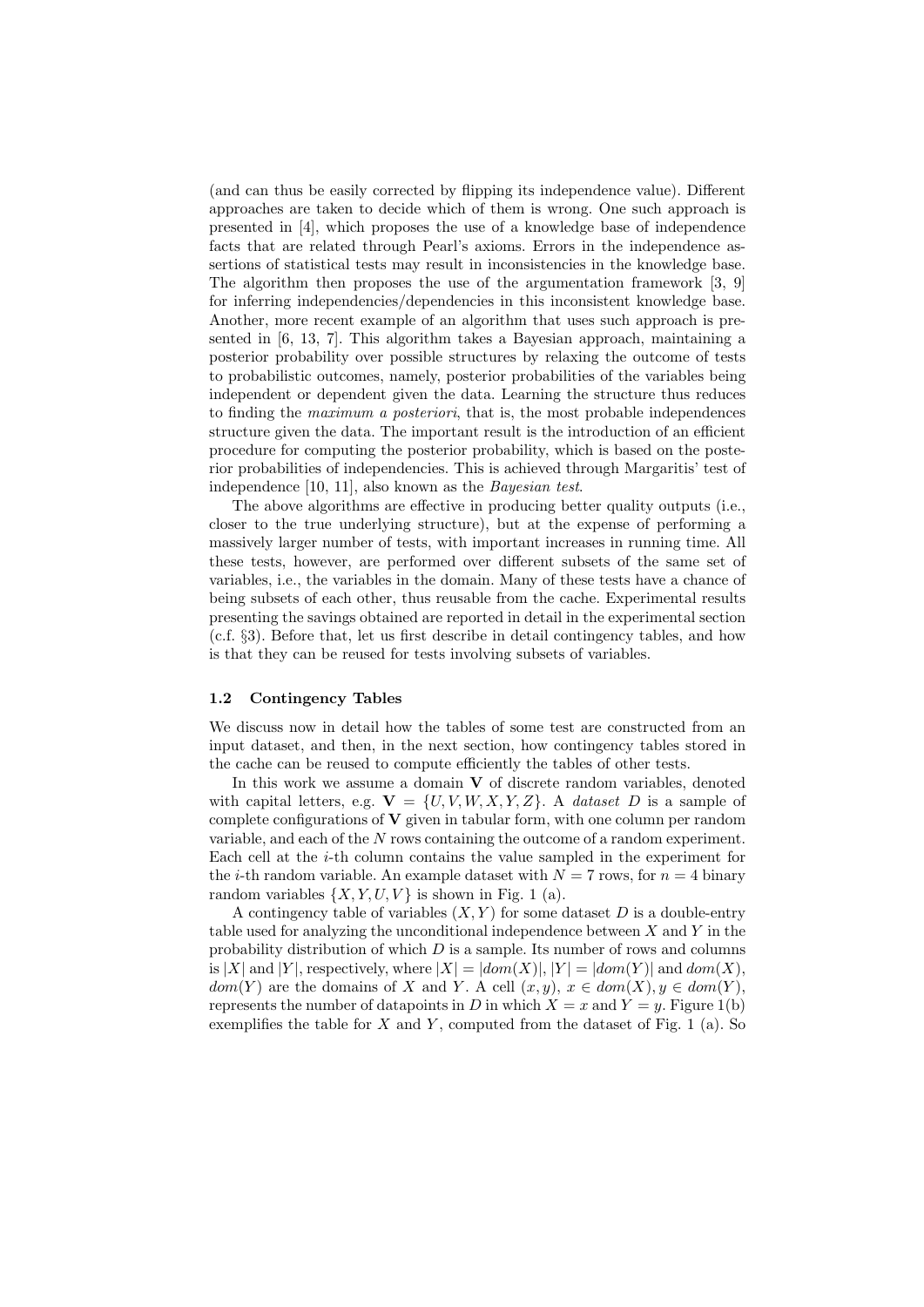

**Fig. 1.** (a) Example dataset *D* for binary random variables *{X, Y, U, V }*, and example (b) unconditional contingency table for triplet  $(X, Y | \emptyset)$ , (c) for triplet  $(X, Y | \{U\})$ , (d) triplet  $(X, Y | \{U, V\})$ , and (e) triplet  $(X, U | \{Y, V\})$ , all computed from *D*.

for instance, the top-right cell contains a value 2 because there are 2 rows in the dataset (first and third rows) for which  $X = 0$  and  $Y = 1$ .

Conditional independence of a triplet  $t = (X, Y | \mathbf{Z})$ , that is, between X and *Y* given a conditioning set **Z**, is estimated using several contingency tables over *X* and *Y*, one per configuration **z** of values of **Z** (a.k.a. *slice*). A cell  $(x, y)$  in a slice **z** of *t* stores the count of datapoints **d** in *D* for which  $X = x$ ,  $Y = y$  and  $\mathbf{Z} = \mathbf{z}$ , denoted  $c_{x,y|\mathbf{z}}$ . Formally:

$$
c_{x,y|\mathbf{z}} = |\{\mathbf{d} \in D \mid X = x \land Y = y \land \mathbf{Z} = \mathbf{z}\}| \tag{1}
$$

The number of slices  $\sigma_{\mathbf{Z}}$  of **Z** is therefore  $\sigma_{\mathbf{Z}} = \prod_{Z \in \mathbf{Z}} |Z|$  slices. Although this grows exponentially, in practice slices with empty tables in them (i.e., all its counts equal to 0) are ignored. The upper bound in  $\sigma$ **z** occurs when the tables of each slices has one cell with a count of 1 and all other counts equal to 0. In that case  $\sigma_{\mathbf{Z}} = N$  slices. In summary,  $\sigma_{\mathbf{Z}} = \max\{N, \prod_{Z \in \mathbf{Z}} |Z|\}.$ 

Figure 1 (d) shows an example of the tables of triplet  $(X, Y | U, V)$ . Since *U* and *V* are binary variables, there are  $2 \times 2 = 4$  slices, corresponding to all possible configurations of  $\{U, V\}$ .

The computation of the tables of a triplet  $t = (X, Y | \mathbf{Z})$  from dataset *D*, requires processing each of the *N* rows in *D*. This processing involves reading the value that each variable in *t* takes in that row, a cost of  $2 + |Z|$ . The total cost of performing a test is therefore  $N(2 + |{\bf Z}|)$ , a value we call *weighted cost* of the test. Once the conditioning tables are computed, a statistical test analyzes them to decide on the independence or dependence. Due to space restrictions we do not discuss in detail how the different tests perform these calculations. We do however would like to stress that the computational cost of these calculations is a constant time  $O(1)$  calculation per count, i.e., assuming the number of values of each variable equals *d*, the time complexity is  $O(d^2 \sigma_{\mathbf{Z}})$ . In summary,

$$
O(weighted \ cost + d^2 \sigma_{\mathbf{Z}}) = O(N(2 + |\mathbf{Z}|) + d^2 \sigma_{\mathbf{Z}}). \tag{2}
$$

## **2 Our Approach**

We explain now our main contribution: the cache for contingency tables. First, we explain the procedure for computing efficiently a contingency table from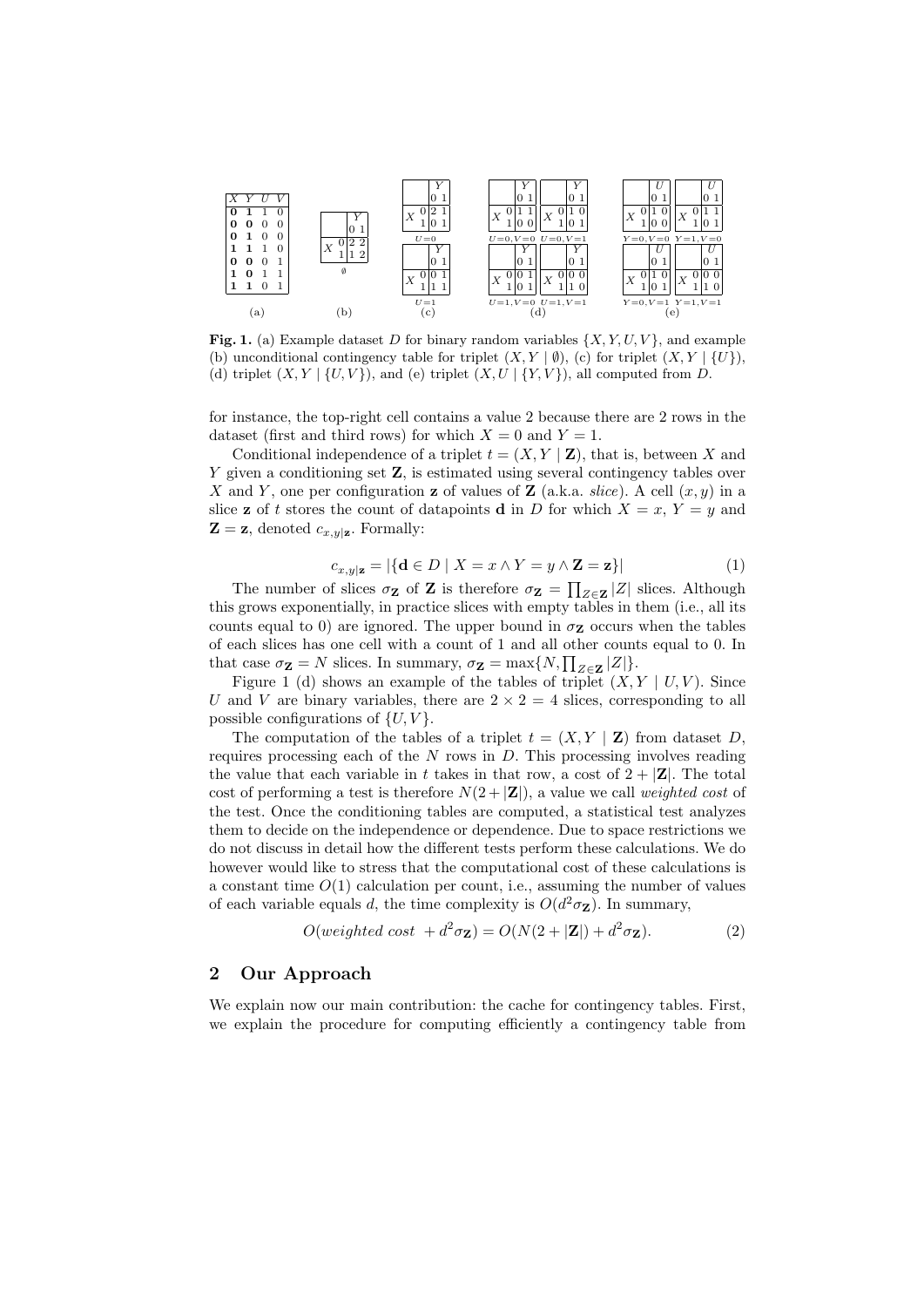the contingency tables of other triplets, avoiding the expensive computation of constructing the tables by scanning the whole dataset. Then, we discuss how this procedure can be make effective in a cache for tables.

### **2.1 Reusing Contingency Tables**

We explain this procedure in two steps: *sub-conditioning* and *pivoting*. Subconditioning computes the tables of a triplet  $t = (X, Y | \mathbf{Z})$  from a *superconditioning* triplet  $t' = (X, Y | \mathbf{Z}')$  that satisfies  $\mathbf{Z} \subseteq \mathbf{Z}'$ . Pivoting computes the tables of *t* from a *pivot* triplet  $t' = (X', Y' | \mathbf{Z}')$  that satisfies  $\{X, Y\} \cup \mathbf{Z} =$  $\{X', Y'\}$   $\cup$  **Z'**. It is easy to see that by applying first a pivot and then a subconditioning, the tables of a triplet  $t' = (X', Y' | \mathbf{Z}')$  can be *reused* to obtain the tables of any other triplet  $t = (X, Y | \mathbf{Z})$  whose set of variables is a subset of the set of variables of  $t'$  (with equality requiring only a pivot operation). We say that  $t$  is a *sub-triplet* of  $t'$  (and  $t'$  a *super-triplet* of  $t$ ). We now proceed to explain in detail the computations involved in sub-conditioning, and later, in Lemma 2, we present the computation of pivoting.

**Lemma 1 (Sub-conditioning).** Let  $t = (X, Y | \mathbf{Z})$  and  $t' = (X, Y | \mathbf{Z}^{\prime})$  with  $\mathbf{Z} \subseteq \mathbf{Z}'$ . Then the counts stored in the tables of  $t$  *can be computed by the counts*  $\int$ *in the tables of*  $t'$  *as follows:* 

$$
c_{x,y|\mathbf{z}} = \sum_{\mathbf{z}'' \in slices(\mathbf{Z}' - \mathbf{Z})} c_{x,y|\mathbf{z} \cup \mathbf{z}''}.
$$
 (3)

*The above expression means the counts*  $c_{x,y|z}$  *at cells in the table of t are equal to the sum of counts at cells*  $(x, y)$  *of all slices*  $z'$  *of*  $Z'$  *whose assignments for those variables in*  $\mathbf{Z}'$  *that are also in*  $\mathbf{Z}$  *are those indicated by*  $\mathbf{z}$ *.* 

Before proving the lemma, let us first illustrate the procedure through the example shown in Fig. 1, where  $\mathbf{Z} = \{U\}$ , whose tables are shown in part (c), and  $\mathbf{Z}' = \{U, V\}$ , whose tables are shown in part (d). Here,  $\mathbf{Z}' - \mathbf{Z} = \{V\}$ , and the sum in Eq. (3) goes over  $V = 0$  and  $V = 1$ , and is thus summing the counts *c*<sub>*x*</sub>,y<sub>*|***z***∪{V*=0} and *c*<sub>*x*</sub>,y<sub></sub><sub>|</sub>z<sub>*U*</sub>{*V*=1}. For instance, the count *c*<sub>*X*=0</sub>,*Y*=0*|{U*=0} is shown</sub> in the upper-left cell of slice  $\{U=0\}$ , and equals 2. According to the equation, it is equal to the sum of  $c_{X=0,Y=0}$ <sub>{*U*=0}∪{*V*=0}</sub> stored in the upper-left cell of slice  ${U = 0, V = 0}$ , and equals 1; and  $c_{X=0, Y=0}$ <sub>{*U*=0}*v*{*V*=1}</sub>, stored in upper-left cell of slice  $\{U = 0, V = 1\}$ , and equals 1. These counts are not arbitrary, but corresponds to the dataset of Fig.  $1(a)$ . Let us now prove the Lemma.

*Proof.* From Eq.  $(1)$ , we have that

$$
c_{x,y|\mathbf{z}} = |\{\mathbf{d} \in D \mid X = x \land Y = y \land \mathbf{Z} = \mathbf{z}\}|
$$

and since  $\vee_{z'' \in slices(\mathbf{Z}'')} \mathbf{Z}'' = \mathbf{z}''$  is always true (something must be assigned to **Z**<sup>*o*</sup>), we can add it in the conditioning of the above equation without affecting it. We do it for the special case of  $\mathbf{Z}'' = \mathbf{Z}' - \mathbf{Z}$  obtaining,

$$
c_{x,y|\mathbf{z}} = \left|\left\{\mathbf{d}\in D\mid X=x \wedge Y=y \wedge \mathbf{Z}=\mathbf{z} \wedge \left(\vee_{z^{\prime\prime}\in slices(\mathbf{Z}^{\prime}-\mathbf{Z})}\mathbf{Z}^{\prime}-\mathbf{Z}=\mathbf{z}^{\prime\prime}\right)\right\}\right|
$$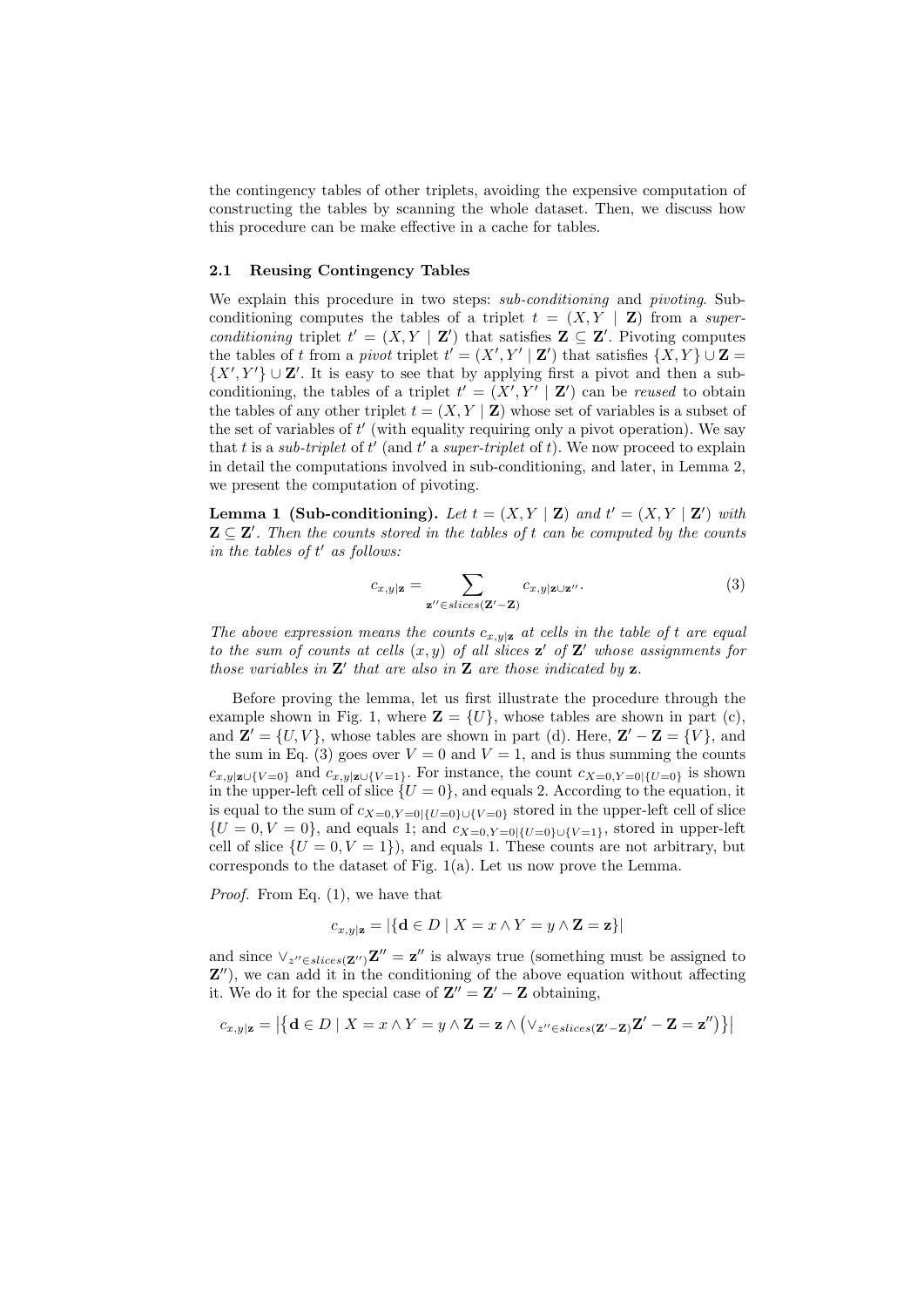Distributing *∧* over *∨*, and properties of sets, the above results in

$$
c_{x,y|\mathbf{z}} = \left|\cup_{z'' \in slices(\mathbf{Z}'-\mathbf{Z})} \left\{\mathbf{d} \in D \mid X = x \wedge Y = y \wedge \mathbf{Z} = \mathbf{z} \wedge \mathbf{Z}' - \mathbf{Z} = \mathbf{z}'' \right\}\right|
$$

Noticing that because  $\mathbf{Z} \subseteq \mathbf{Z}'$ ,  $\mathbf{Z} \cup (\mathbf{Z}' - \mathbf{Z}) = \mathbf{Z}'$ . Also that the cardinality of the union equals the sum of the cardinalities. Therefore,

$$
c_{x,y|\mathbf{z}} = \sum_{z'' \in slices(\mathbf{Z}'-\mathbf{Z})} |\{\mathbf{d} \in D \mid X = x \land Y = y \land \mathbf{Z}' = \mathbf{z} \cup \mathbf{z}''\}|
$$

And finally, by the definition of counts in Eq. (1), the terms in the summation are  $c_{x,y|z∪z''}$ , which proves the lemma.  $□$ 

The time complexity of sub-conditioning  $(X, Y | \mathbf{Z}')$  to  $(X, Y | \mathbf{Z})$  using Eq. (3) is  $|slices(\mathbf{Z}' - \mathbf{Z})| = 2^{|\mathbf{Z}'| - |\mathbf{Z}|}$  times the complexity of retrieving the counts in the summation. With 2*D* arrays for the table at each slice, and a hashtable for the slices, both with  $O(1)$  for cost of retrieval, the cost for retrieving the counts reduces to computing the key for the hash-table, which is  $|\mathbf{Z}'|$ . Since there are  $2^{|Z|}$  slices in  $(X, Y | Z)$ , and  $|X||Y|$  counts per table, the total cost of subconditioning all counts is  $(d^2 2^{|{\bf Z}|}) (\vert {\bf Z}' \vert 2^{{\bf Z}'-{\bf Z}}) = d^2 |\bf Z'| 2^{|{\bf Z}'|}$ , where we assume all domains has the same number of values *d*. In practice, many of the slices in Z' has 0 counts in all its cells, and thus are ignored. A more efficient algorithm would not actually traverse all configurations of Z' systematically, but would instead traverse all non-empty slices, whose quantity was denoted by  $\sigma_{\mathbf{Z}'}$ , that is, **Z**<sup>*'*</sup> into **Z** is  $O(d^2 | \mathbf{Z}'| \sigma_{\mathbf{Z'}})$ . Let's discuss now the lemma that defines pivoting:

**Lemma 2 (Pivot).** *Given two triplets*  $t = (X, Y | \mathbf{Z})$  *and*  $t' = (X', Y' | \mathbf{Z}')$ such that  $\{X,Y\} \cup \mathbf{Z} = \{X',Y'\} \cup \mathbf{Z}'$ , then, each cell  $(x',y')$  of slice  $\mathbf{z}'$  in the *tables of t' holds the same count as cell*  $(x, y)$  *of slice*  $\mathbf{z} = \mathbf{z}' \cup \{x', y'\} - \{x, y\}$ *in the tables of t, i.e.,*

$$
c_{x,y|\mathbf{z}' \cup \{\mathbf{x}',\mathbf{y}'\} - \{\mathbf{x},\mathbf{y}\}} = c_{x',y'|\mathbf{z}'}.\tag{4}
$$

Before proving the lemma, let's note that the lemma states that the count in the tables of  $t'$  (cell  $(x', y')$  of slice  $z'$ ) not only can be obtained from the tables of *t* (cell  $(x, y)$  of slice  $\mathbf{z}' \cup \{x, y\} - \{x', y'\}$ ), but each of them can be obtained with a computational cost of only four set operations. Using an efficient data structure for sets, such as a bitset with constant cost  $O(1)$  for adding and removing members, the pivot between the tables of  $t$  and those of  $t'$  can be performed in  $O(d^2|\mathbf{Z}'|\sigma_{|\mathbf{Z}'|})$ . The total running of computing a statistical test when tables are computed from other tables, i.e., of sub-conditioning, pivoting, and remaining calculations of the test, is  $O(d^2|\mathbf{Z}'|\sigma_{\mathbf{Z}'})$ , an important reduction from  $O(N(2 + |\mathbf{Z}|) + d^2 \sigma_{\mathbf{Z}})$ , the time complexity of a statistical test performed on data, when  $\sigma_{\mathbf{Z}'} \ll N$ . Moreover, since the upper bound of  $\sigma_{\mathbf{Z}'}$  is N, the above is always smaller than the cost of computing the test from data.

Let's proceed with the proof now: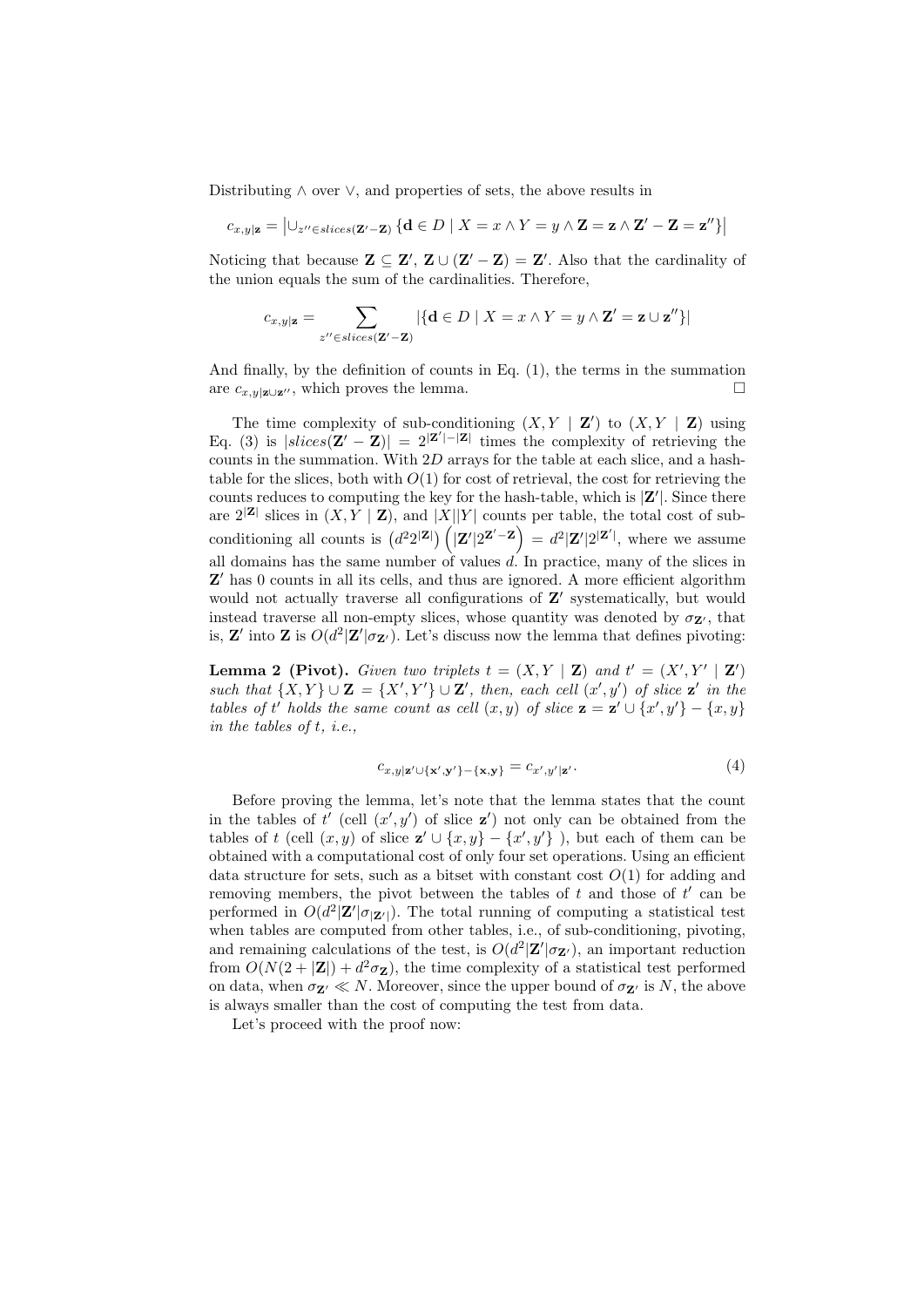*Proof.* We start by noticing that the set of variables in the l.h.s. count of Eq. (4), viz.  $\{X,Y\} \cup \mathbf{Z}' \cup \{X',Y'\} - \{X,Y\}$ , is equal to  $\{X',Y'\} \cup \mathbf{Z}'$ . Therefore, by Eq. (1), the counts on each side must be equal, i.e.,

$$
c_{x,y|\mathbf{z}'\cup\{x',y'\}-\{x,y\}} = |\{\mathbf{d}\in D \mid x\wedge y\wedge \mathbf{z}'\cup\{x',y'\}\cup\{x,y\}\}|
$$
  
= |\{\mathbf{d}\in D \mid x'\wedge y'\wedge \mathbf{z}'\}|  
= c\_{x',y'|\mathbf{z}'}.\n\Box

The pivot operation is exemplified in Fig. 1 between triplet  $(X, Y | U, V)$  (d), and triplet  $(X, U | Y, V)$  (e). Since the set of variables in each of them is the same,  ${X, Y, U, V}$ , they are a pivot of each other. We can see for  $(X, U | Y, V)$ , for instance, that the count for cell  $X = 0, U = 0$  (top-left) of slice  $\{Y = 0, V = 0\}$ (first) is 1. According to Eq. (4), it should match the count for  $X = 0, Y = 0$  $({\text{top-left}})$  of slice  ${Y = 0, V = 0}$   $\cup$   ${X = 0, U = 0} - {X = 0, Y = 0}$  =  ${U =$  $0, V = 0$ } (first). As shown in the figure, it is in fact 1. Another example is  $c_{X=1,U=0|{Y=0,V=1}} = 0 = c_{X=1,Y=0|{U=0,V=1}}$ 

#### **2.2 Cache of contingency tables**

The basic idea of the cache is quite simple. Whenever a test for a triplet  $t =$  $(X, Y | \mathbf{Z})$  must be done, a super-triplet  $t' = (X', Y' | \mathbf{Z}')$ ,  $\{X, Y\} \cup \mathbf{Z} \subseteq$  $\{X', Y'\} \cup \mathbf{Z'}$  is first looked-up in the cache. If it exists, its tables are reused by first pivoting the tables of  $t'$  into the tables of a triplet  $(X, Y | \mathbf{Z}'')$ , and then, since  $\mathbf{Z} \subseteq \mathbf{Z}''$ , the tables of *t* are computed by sub-conditioning.

As discussed above, the runtime complexity of the sub-conditioning and pivoting of two triplets grows with the cardinality of the largest conditioning set **Z'**. Thus, when looking for a super-triplet in the cache, we want the smallest one. There is, however, no data-structure for sets with an efficient operation for finding the smallest superset of some given set. We propose a simple data structure that works well in practice. The cache is stored in a matrix of  $n \times n$  cells (recall  $n = \mathbf{V}$ , the number of variables in the domain), with columns representing cardinalities and rows representing variables. If  $m = | \{X\} \cup \{Y\} \cup \mathbb{Z} |$  is the amount of variables in a triplet, its tables are stored in *m* cells, each with column *m*, and the rows corresponding to its variables. Then, assuming an arbitrary but fixed ordering of the variables, and denoting by  $i_X$  the index of  $X$  in this ordering, the tables of  $(X, Y | Z_1, \ldots, Z_{m-2})$  would be stored in all cells  $(i_X, m)$ ,  $(i_Y, m)$ ,  $(i_{Z_1}, m)$ , ...,  $(i_{Z_{m-2}}, m)$ . To illustrate, consider a triplet  $(X, Y | \{U, V\})$ , and an ordering  $[X, Y, Z, U, V, W]$ . Then,  $i_X = 1$ ,  $i_Y = 2$ ,  $i_U = 4$ ,  $i_V = 5$ , and then the tables would be stored in all cells  $(1, 4)$ ,  $(2, 4)$ ,  $(4, 4)$ , and  $(5, 4)$ . Note that more than one triplet could be stored in the same cell. For instance,  $(X, U | W, Z)$ would be stored in cells  $(1, 4)$ ,  $(4, 4)$ ,  $(6, 4)$  and  $(3, 4)$ . For that reason, in each cell, triplets and their tables are stored in a linked list. Because of the linked-list, the data-structure just described could turn very inefficient if many triplets were stored in the same position. In practice, however, we observed small linked-lists. These values are not reported in this work.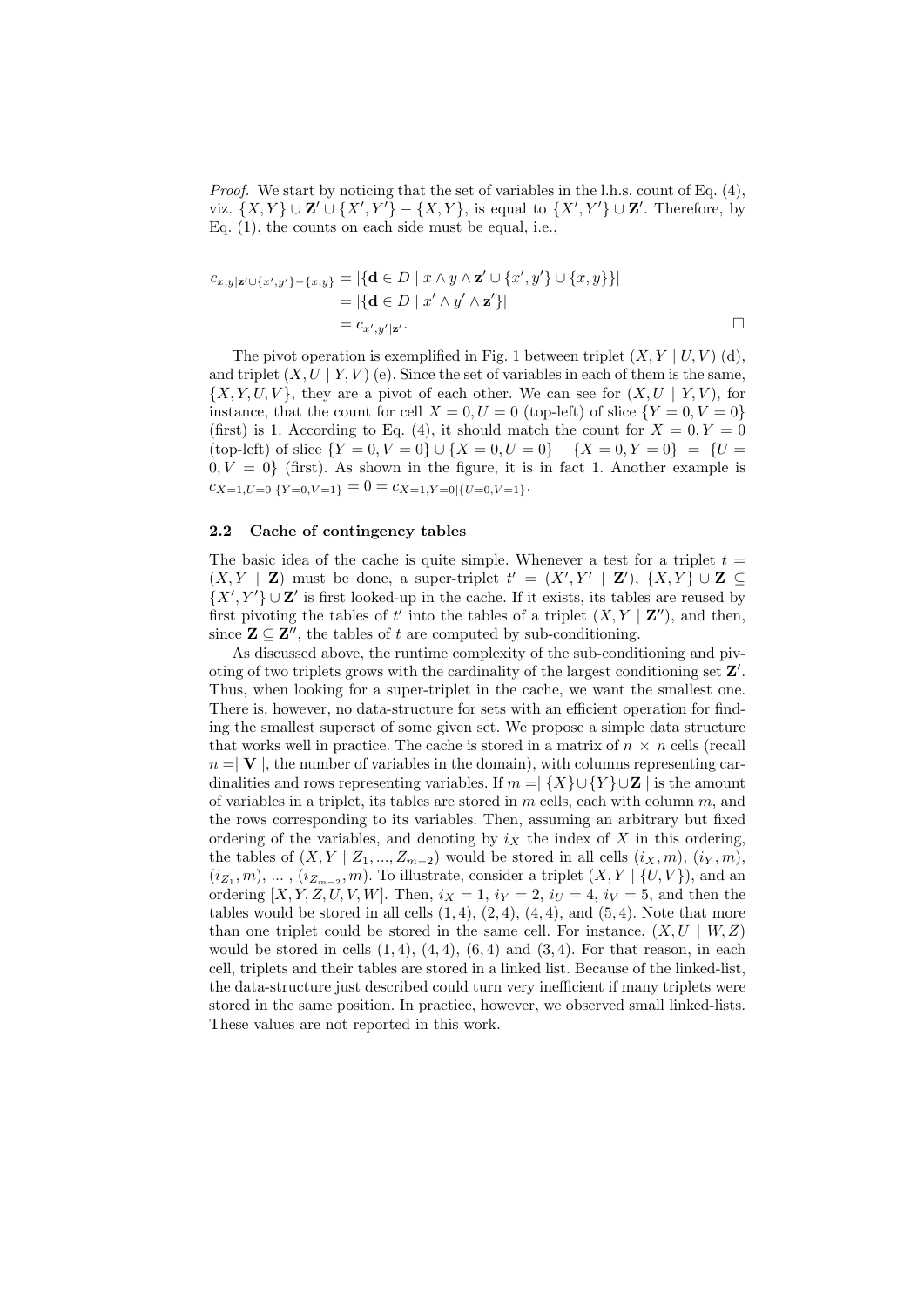To finalize, let's illustrate how one can use the cache for retrieving the smallest superset of  $\{X, Y, V\}$ . Iteratively, explore the columns (i.e., cardinalities) starting from 3, the cardinality of the input set  $\{X, Y, V\}$ . By the definition of our data structure, a superset of  $\{X, Y, V\}$ , if it exists in the cache, would be stored in the lists of *X*, of *Y* , and of *V* . We then search the smallest one at each column.

## **3 Experiments**

In this section we report the results of applying the proposed optimization strategies. For that, we compare the performance of different algorithms when they run Bayesian tests directly on data, denoted below *BT* (for Bayesian test), and when they run the Bayesian test but reusing tables from the cache, denoted  $BT^*$ . For a fair comparison we also compare results of algorithms using a simple cache of tests, denoted *BT†* , that stores and retrieve tests using a hash table. As the following results show, our main contribution not only produces improvements over *BT*, but also over the more efficient *BT†* .

The comparison in performance between the algorithms is reported through two quantities: *runtime*, and *weighted number of tests* (**WNT**). The former is simply the total time taken by the algorithm to conclude. The latter reports the sum of weighted costs (see first term in Eq. (2)) of all tests executed (i.e., could not be reused from the cache). WNT accounts for the savings of reading from data, while runtime is also reporting the cost of deciding independences from the tables (i.e., both terms of Eq. (2)).

We considered two types of experiments. First we report runtime improvements of running a test over triplet *t* directly on data, versus running the same test but instead of data, it reuses tables stored in the cache, that is, when the cache holds a super-triplet of *t*. Second, we report runtime and WNT improvements of different runs of an independence-based algorithm called IBMAP-HC (explained in more detail below). In both experiments, statistical independence tests were performed over datasets sampled from known, randomly generated MNs using a Gibbs sampler. MNs with  $n = 36$  random variables were generated by connecting each node randomly and uniformly with  $\tau = 2, 4, 8$  other nodes in the network. One dataset was sampled for each value pair  $n$  and  $\tau$ .

Figure 2 shows the results of our first experiment with several scatter plots. The purpose of these experiments is to compare the savings in runtime of  $BT^*$  $(y$ -axis) vs  $BT$  (*x*-axis), i.e., the closer a point to the *x*-axis, larger is the improvement of  $BT^*$  vs  $BT$  (the different shaded regions help in this comparison). In this experiments we force that  $BT^*$  actually produces savings by adding, for each triplet  $(X, Y | \mathbf{Z})$  tested, a super-triplet  $(X, Y | \mathbf{Z}')$  with  $\kappa$  variables, i.e.,  $\kappa = 2 + |\mathbf{Z}'|$ , and  $\mathbf{Z} \subseteq \mathbf{Z}'$ . Since runtime of reusing tables depends on  $|\mathbf{Z}'|$ , and the cost of running a test depends on *N*, we considered  $\kappa = \{8, 32\}$  (first and second **rows**, respectively) and  $N = \{100, 1000, 10000\}$  (first, second, and third **columns**, respectively). For each pair  $(\kappa, N)$  the experiment consisted in first producing randomly a triplet  $(X, Y | \mathbf{Z}')$ , with  $|\mathbf{Z}'| = \kappa$ , computing its tables,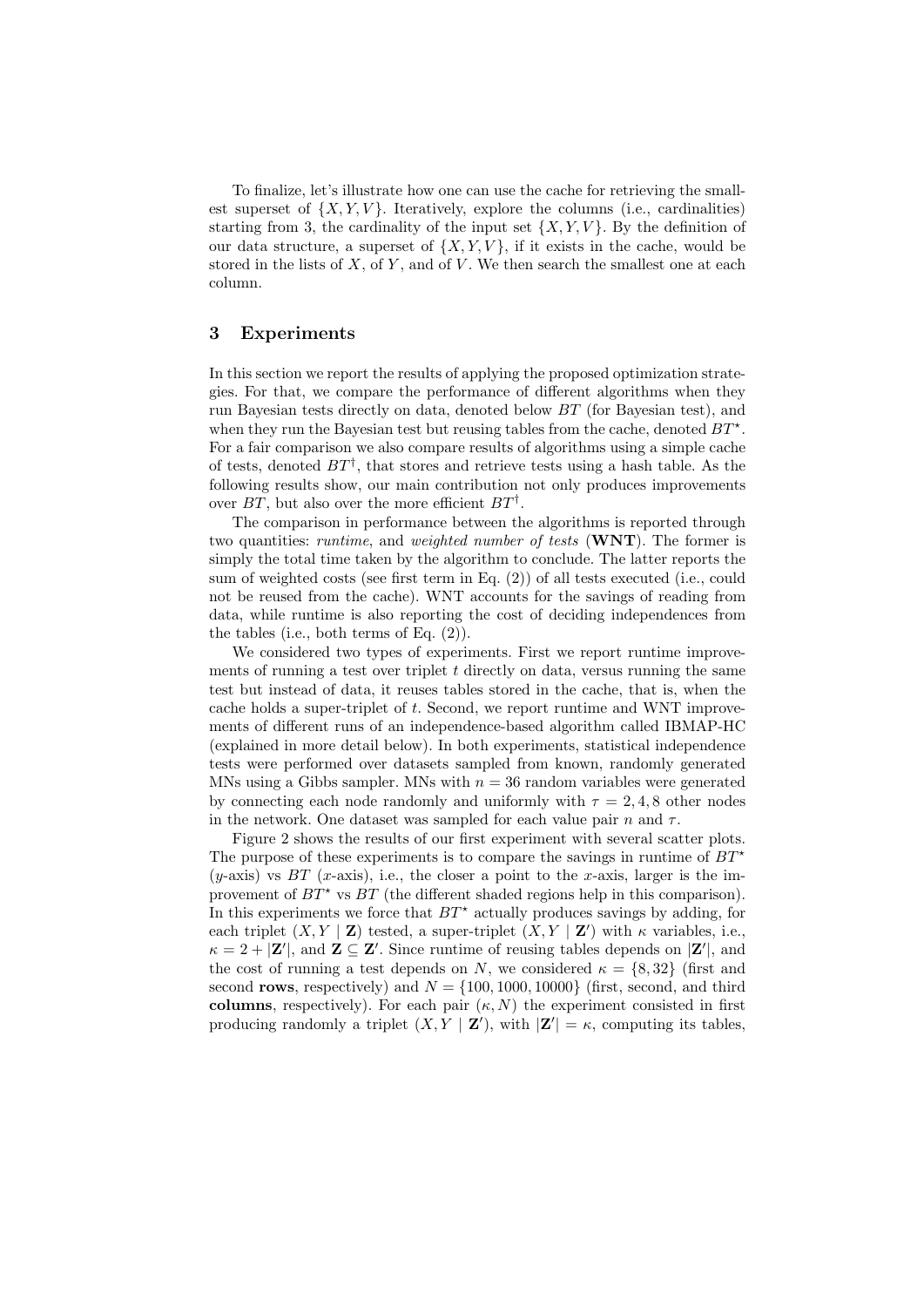

**Fig. 2.** Runtime comparisons of  $BT^*$  vs  $BT$  for tests run over datasets with  $N =$  $\{100, 1K, 10K\}$  datapoints, and caches with supertriplets with  $\kappa = \{8, 32\}$ 



**Fig. 3.** Runtime and WNT of several hill-climbing searches for datasets with  $n = 20$ .  $\tau = 2, 4, 8$  (columns),  $N = 100, 800, 5K, 20K, 40K$ , using the tests  $BT^{\dagger}$ ,  $BT^{\dagger}$ .

and storing them in the cache. Then, for each  $\kappa' < \kappa$ , 100 triplets  $(X, Y | \mathbf{Z})$ were generated randomly, with  $|\mathbf{Z}| = \kappa'$ . *BT* and *BT*<sup>\*</sup> were conducted on each of those, reporting the mean value of the running time of each as a point in the plot. The results show improvements of  $BT^*$  w.r.t.  $BT$  in  $\kappa = 8$  and not in  $\kappa = 32$ , increasing with the value of *N* (i.e., they get closer to the *x*-axis). The pour results of  $\kappa = 32$  are expected, as they require large number of sums to generate the tables from tables with, in the worst case,  $\max\{N, 2^{32}\}\$  more slices.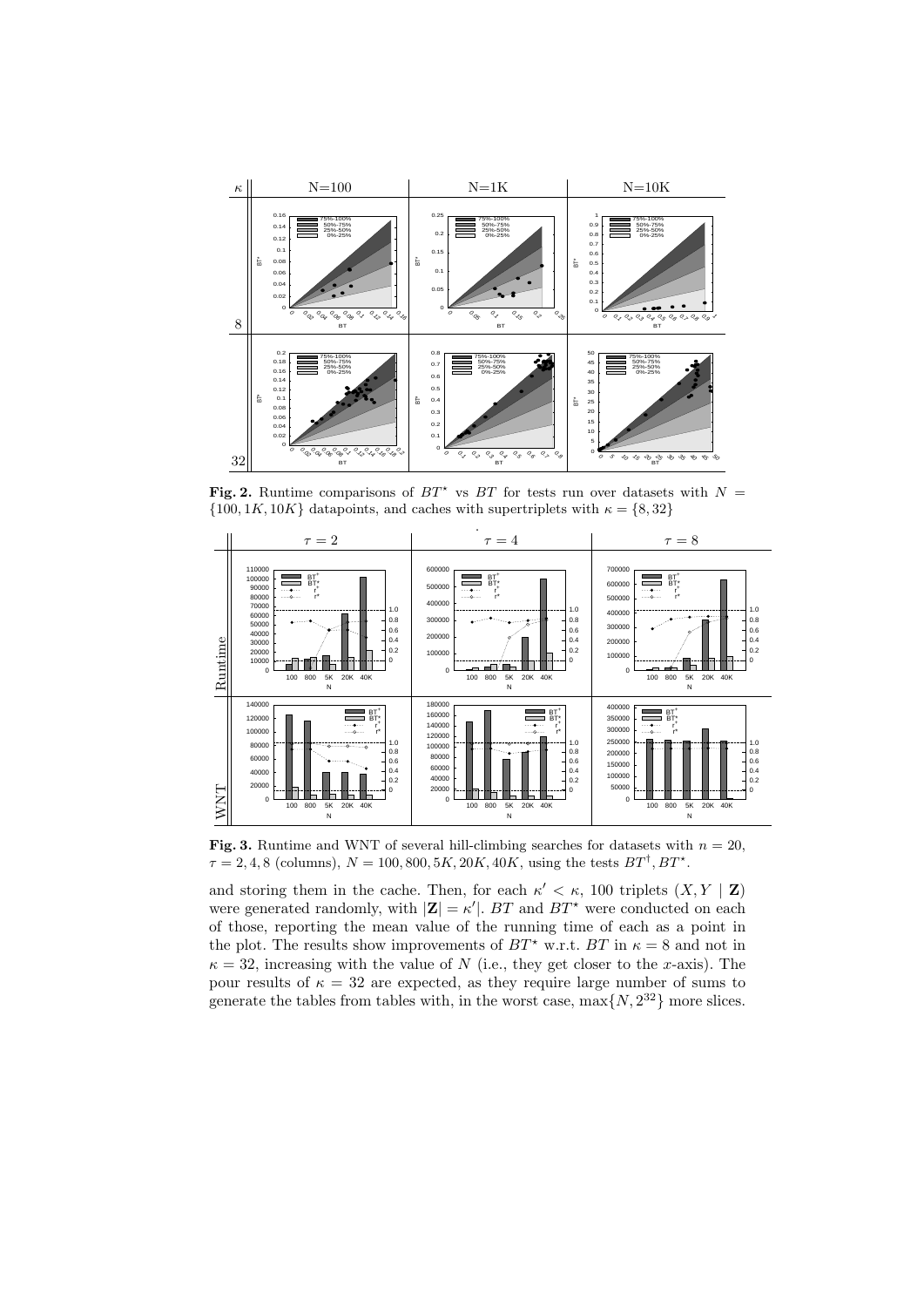The above experiments show improvements of  $BT^*$  vs  $BT$  when, for each test performed, there is a super-triplet stored in the cache. In practice, however, such super-triplet may not exist. As discussed in the introduction, we test this in our second set of experiments, i.e., on the problem of learning probabilistic models from data using the independence-based approach. In particular, we compared the running time of the independence-based algorithm called IBMAP-HC, presented in [13, 7]. The algorithm performs a hill-climbing search for maximizing a score of the structure, computed from the posteriors of several tests of independence using the Bayesian test (more details in the references). It starts computing the score for an initial structure and the score of all its neighbors, repeating this on the best neighbor until it arrives to a local maximum. To compute the score, it performs  $2 \times (n-1)$  statistical test on each neighbor, with  ${n \choose 2} = n(n-1)/2$  neighbors. *BT*<sup>†</sup> itself may result in important improvements, as many tests must be performed more than once. However, as the following results show,  $BT^*$  produces even further improvements over  $BT^{\dagger}$ . IBMAP-HC has some flexibility in the ordering that some tests are performed. In our experiments we took advantage of these flexibility and, whenever possible, a test with larger number of variables was conducted before tests with less variables.

Figure 3 shows results for these experiments. Each of the 3 plots in the top row show two super-imposed graphs, a bar graph and linepoints graph. The bar graph plots the runtimes of  $BT^{\dagger}$ ,  $BT^{\star}$  (in that order) over increasing number of datapoints, i.e., *N* = *{*100*,* 800*,* 5000*,* 20000*,* 40000*}*. The bars for *BT* were too large, and thus, were omitted for improving the readability of the most important comparison:  $BT^{\dagger}$  vs  $BT^{\dagger}$ . The linepoints graph plots the runtime ratios  $r^* = 1 - \frac{BT^*}{BT^*}$  for assessing the saving obtained by  $BT^*$  over  $BT^{\dagger}$ , as well as  $r^{\dagger} = 1 - \frac{BT^{\dagger}}{BT}$  for assessing the saving obtained by  $BT^{\dagger}$  over *BT*, over the same values of *N*, resulting in improvements when the ratio is greater than 0. In other words, the ratio represents the savings. For instance,  $r^{\dagger} = 0.8$  reads as 80% savings in runtime. The bottom row shows equivalent plots but comparing the WNT, and the WNT ratios over the same algorithms, in bar graphs and linepoint graphs, respectively. In both runtimes and WNT, the columns show the results for learning structures over datasets sampled from networks with increasing connectivities  $\tau = \{2, 4, 8\}$ . In all cases the datasets where sampled from networks with  $n = 20$  variables.

The results show important improvements of our main contribution, the cache over tables  $BT^*$ , over both other cases (second bar vs. first bar,  $r^{\dagger}$ , and  $r^*$ ). For large datasets the improvements in runtime of  $BT^*$  over  $BT^{\dagger}$  are comparable to the improvements  $BT^{\dagger}$  gained over  $BT$  (i.e.,  $r1 \approx r2$ ), reaching over 80% savings in runtime for large enough datasets (with exception of  $\tau = 2$ ), demonstrating the practical effectiveness of our approach. A closer look shows that for small datasets,  $N = 100, 800$ , the  $BT^*$  test results in worst running times. This can be easily explained by the fact the gain in runtime from  $BT$  to  $BT^*$  is in the saving in reading the dataset. Therefore, for small enough datasets this gain may be lost, as demonstrated by these results. This is corroborated by the results of *W NT*, that show only the runtime involved in reading data. We can see that